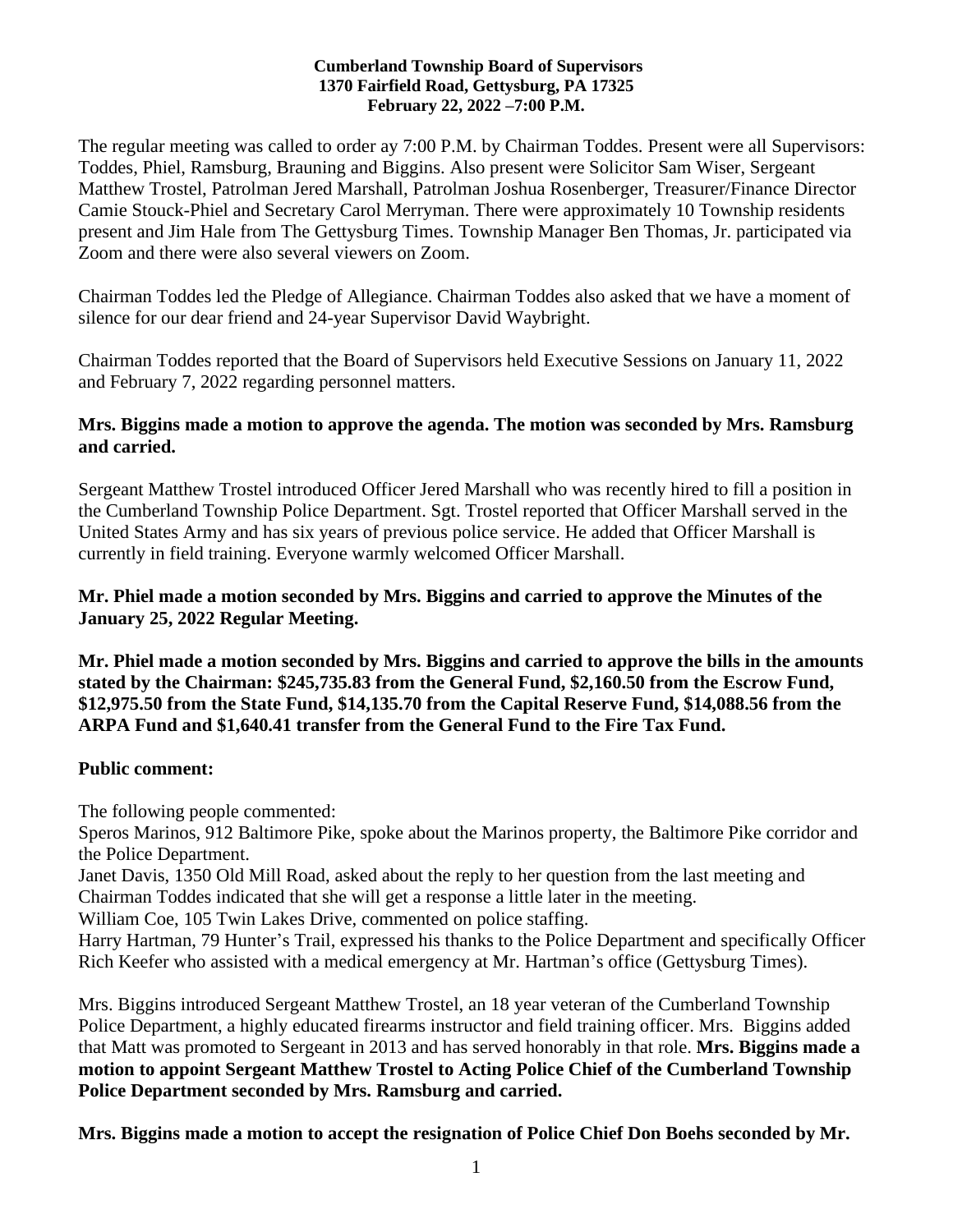#### **Phiel and carried.**

**Mrs. Biggins made a motion to set the compensation rate for Acting Chief of Police Matthew Trostel to \$42.26 per hour. The motion was seconded by Mrs. Ramsburg and carried.**

**Mrs. Biggins made a motion to appoint Officer Josh Rosenberger at Acting Sergeant seconded by Mrs. Ramsburg and carried.** Mrs. Biggins stated that Josh has been with the Police Department since 2012, is a Taser and O.C. Pepper Spray instructor and Field Training Officer.

Solicitor Wiser provided information on Chambersburg Police Chief Ron Camacho who has been asked to provide a cost estimate for consulting service to the Township to provide an assessment of the department's needs and assistance in the police chief selection process. Solicitor Wiser added that the cost estimate for Police Chief Camacho's service is from \$3,500.00 to \$5,700.00. **Mr. Phiel made a motion to approve the cost estimate for Police Chief Camacho's service seconded by Mrs. Biggins and carried.**

Solicitor Wiser also reported that due to circumstances that have unfolded since December, the Gettysburg Area School District has had a Termination of Agreement for the School Resource Officer prepared. **Mr. Phiel made a motion to approve the Termination of Agreement for School Resource Officer with the Gettysburg Area School District effective at the close of business on February 25, 2022 seconded by Mrs. Ramsburg and carried.**

Solicitor Wiser read the following statement**:**

"At the January 25, 2022 meeting of the Board of Supervisors a citizen alleged financial and ethical impropriety relating to the hiring and function of the Township Treasurer. These allegations do not have merit. The Board committed to providing a public statement at this meeting and it is my hope that this information will resolve any misunderstanding or misinformation. The Township Supervisors are required to adhere to the requirements of the Public Official and Employee Ethics Act. The Ethics Act defines "conflict of interest" and prohibits public officials from engaging in conduct that constitutes a conflict of interest. This precludes a public official from using their office to receive a financial benefit for themselves or an immediate family member. The Ethics Act provides that when an action that would result in a conflict of interest comes before the Board, the public official must abstain from voting.

Supervisor Phiel and Supervisor Ramsburg have complied with the Ethics Act as it pertains to the employment of the Township Treasurer. Neither Supervisor was involved in the review of applications for the position or the selection of the preferred candidate. As the September 22, 2020 minutes reflect, both Supervisors abstained from the vote regarding the hiring of the Treasurer. In addition, neither Supervisor was involved in the discussion of the Treasurer's wages for 2022. In fact, they were not in the room when the remaining Supervisors discussed the Treasurer's wages. The December 16, 2021 minutes reflect that both Supervisors abstained from voting on the Treasurer's wage adjustment.

It is important to note some additional items. The Township Treasurer reports directly to the Township Manager. The Board of Supervisors does not exercise direct oversight over the Township Treasurer. It is the duty of the Township Manager to oversee the function of the Treasurer and provide direction to the Treasurer. Further, the implication of any financial impropriety is absolutely baseless. The Township not only has internal controls to guard against financial impropriety, but the Township is also audited annually by an independent auditor. The independent auditor reviews the accounts of the Township and presents its findings in a public meeting annually. The Township has not had any adverse findings."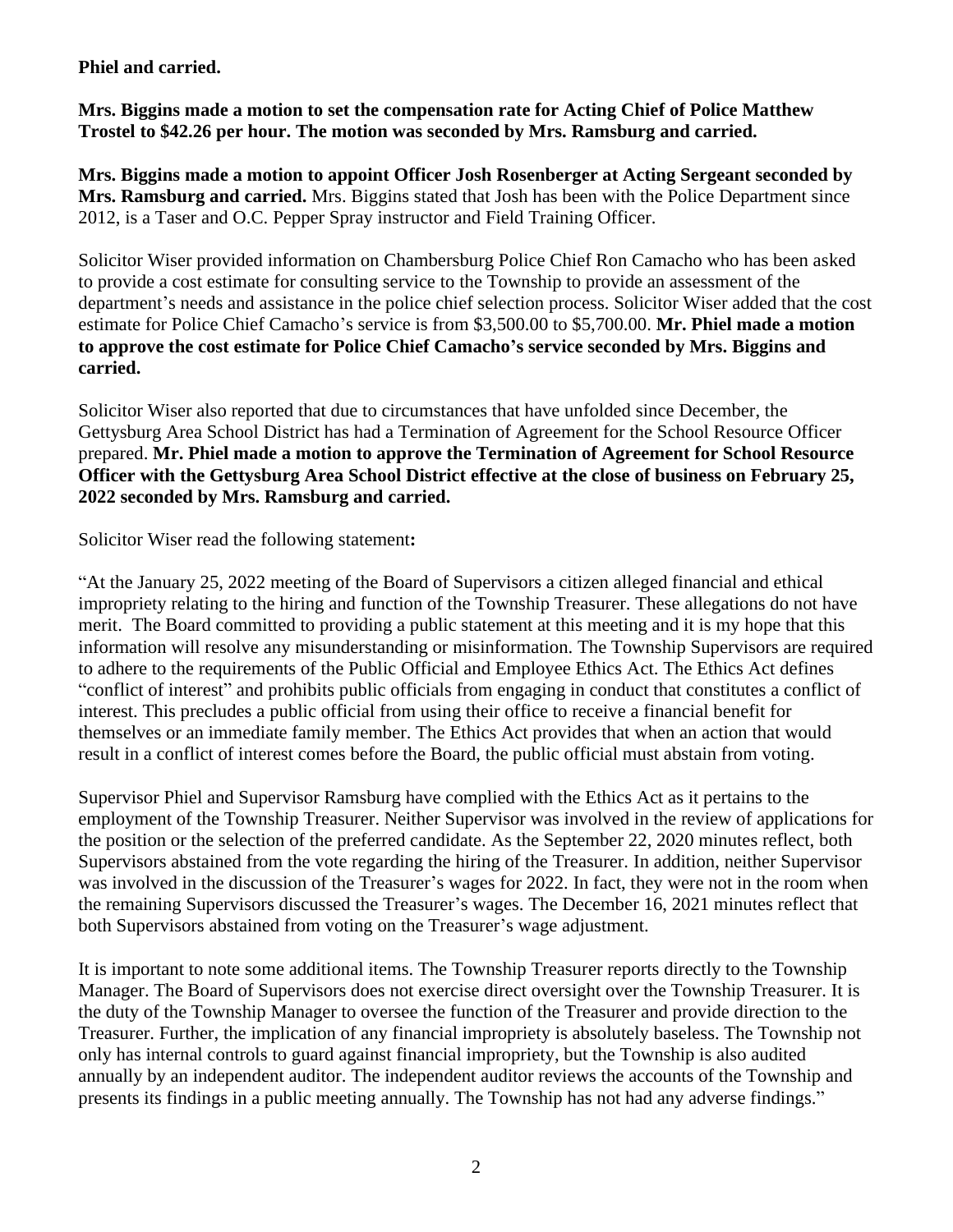Township Manager Ben Thomas, Jr. read the following statement:

"Cumberland Township's non-uniform hiring has a fully vetted process we do as a team with the Personnel Committee and staff; advertising; and a team review process. In hiring a Treasurer/Finance Director, two Supervisors totally recused themselves from the process and have done so if any direct payroll votes are taken. The office staff of three (Township Secretary, Treasurer/Finance Director, Manager) and another employee who is the Zoning Officer, Code Enforcement Officer and certified Building Code Official works for me, the Township Manager, with the day to day operations. The number of non-uniform office employees has not increased in 15 years as re-structuring has occurred given the increased work-load and necessary work-products required by the size of the police department and consistently increasing requirements at the State and Federal levels and by the affordable care act, employee benefits, collective bargaining agreements, and pension plans, to name a few.

The Manager reviews all financial reports, payroll, Quick Books, automatic bank transfers, time sheets and bank statements on a weekly, bi-weekly, and monthly basis as we work directly with the auditors. The Treasurer/Finance Director has been pro-active applying for and receiving grants; leading us with the American Rescue Plan Act logistics and financials, the 2021 audits, financial software transition, recently saving taxpayers approximately \$1,300.00 regarding a computer upgrade, Cumberland Twp. Authority payment verifications for audit, Planning Commission meeting attendance and keeping accurate minutes to name a few. The Finance Director and Township Secretary's work product includes approximately 60% police administration; from payroll, insurance, pensions, invoice payments, and human resources. All of our financials are audited by certified public accountants with excellent audit reports. This very small office of three takes great pride and serious responsibility as day to day fiduciaries of the public's funds as the audits so indicate. I am so proud of their dedication to you, the citizens of Cumberland Township."

**Engineer:** Mr. Robert Sharrah explained to the Board that they are asking for some waiver requests for the Cambridge Crossing Phase II and III Land Development Plan. He explained that the project is twentyfoot wide townhouses and they are using ten-foot wide driveways and the ordinance requires 12-foot wide driveways. He listed several things that using the wider driveways does including; decreasing greenspace, increasing stormwater run-off and it ruins some of the symmetry of the architecture. Mr. Sharrah asked to be on next month's agenda to get action on this waiver request. Mr. Sharrah also has prepared a letter stating that the developer waives the 90-day time requirement for action on the plan and extends such review period until May 31, 2022. **Mr. Brauning made a motion to extend the approval time-frame for Cambridge Crossing Phase II and III until May 31, 2022 seconded by Mrs. Biggins and carried.**

**Police Report:** Acting Chief Matthew Trostel presented an oral report of police activities for the month of January 2022 including: 189 calls for service, 12 criminal incidents and 7,355 patrol miles. He added that car 159 has a significant engine problem, has been decommissioned and will be ready for auction, they hope to have the new computer server (the heart of their department) up and running by the end of the month, the Pa. UCR's have been evaluated and are now up to date and the department is now in compliance with a Commonwealth Law Enforcement Assistance Network Audit (CLEAN) audit conducted by the Pa. State Police, they have an update to their armory, they are updating half of the officers at a time, they trade in their old guns so it will not cost a whole lot and it is budgeted. He added that Officer Barbagello who was assigned as the School Resource Officer will now be returning back to day shift and B Squad will be fully staffed. Lastly, Acting Chief Trostel reported that they had a station meeting with the Public Safety Committee and all officers and they are committed to moving the department forward. The Board thanked Acting Chief Matthew Trostel for taking on these added and extremely important responsibilities.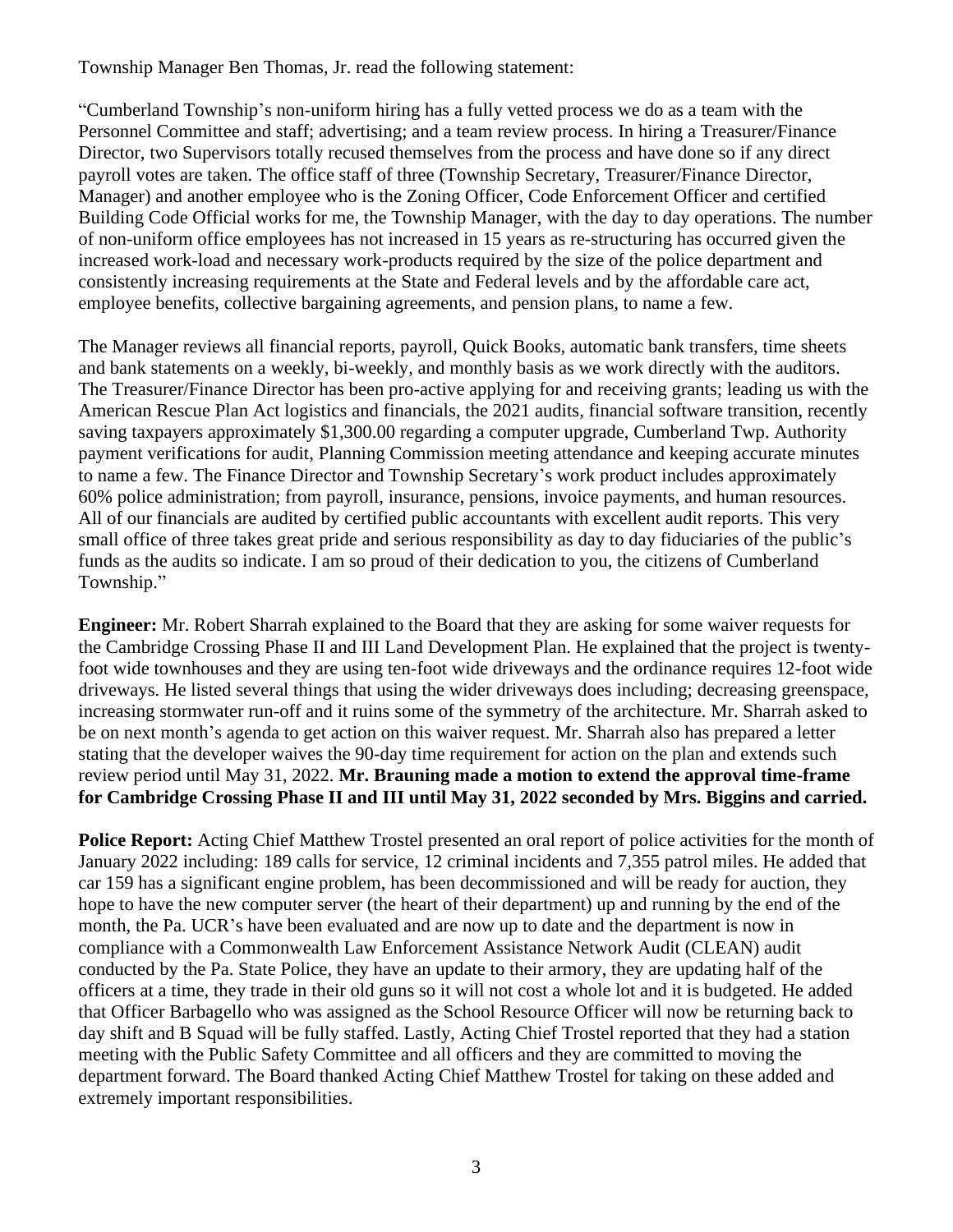**Maintenance Department Report:** Mr. Chris Walter, Superintendent of Roads, gave a report for the month of February that included minor snow removal, brush and tree trimming, preparing bid documents for this season's paving and seal coating projects, advertising bids to be opened on March 16, 2022 at 10:00 a.m. with action to be taken at the March meeting, good progression on the above-ground dual storage tank available through a government procurement program called Sourcewell and it has been confirmed that the Township may purchase through this program. He added that he and Acting Chief Trostel visited the former Schindler Building regarding guard rail damage being done by trucks using the rear entrance of the facility and they will encourage their drivers to use the front entrance. Also, they have been working on the Police Department's protocol for vehicle maintenance with the Township's mechanic. Lastly, Mr. Walter reported that he is working with Adams County to schedule a clean-up day at Oak Lawn Cemetery.

# **Active Business:**

**FINANCE COMMITTEE:** Mr. Phiel reported that the committee is recommending adopting a Resolution authorizing the use of Sourcewell, a competitive purchasing network and it does not cost the Township to participate. **Mrs. Biggins made a motion seconded by Mrs. Ramsburg and carried to adopt Resolution 2022-07 as follows:**

# **RESOLUTION 2022-07**

**A RESOLUTION OF CUMBERLAND TOWNSHIP, ADAMS COUNTY, PENNSYLVANIA AUTHORIZING PARTICIPATION IN COOPERATIVE PURCHASE THROUGH SOURCEWELL FOR PROCUREMENT OF GOODS AND SERVICES, AND FURTHER AUTHORIZING CERTAIN TOWNSHIP STAFF TO PROCURE ITEMS THROUGH SOURCEWELL UPON APPROVAL OF THE SAME BY THE BOARD OF SUPERVISORS.**

Mr. Phiel also recommended approval of the purchase of an above-ground gas/diesel tank and pumps from West End Supply at the price of \$65,365.25 and it is a budgeted expense. **Mrs. Biggins made a motion seconded by Mrs. Ramsburg and carried to approve the purchase, as stated.** 

# **Mrs. Ramsburg made a motion seconded by Mr. Phiel and carried to receive quotes and authorize the purchase of two replacement computers for the Maintenance Department, also budgeted.**

Mr. Phiel also recommended the approval for KPI Technology to engineer stormwater management basin retrofits in conformance with the CAP grant. The engineering costs would be paid from ARPA funds in the amount of \$40,646.00 and the CAP grant will be used to supplement the project. **Mr. Phiel made a motion to approve the engineering work to be done by KPI Technology, as stated, seconded by Mrs. Ramsburg and carried.** 

**SOLICITOR:** Solicitor Wiser reported that he has prepared a Draft Easement Agreement that will allow for the Township to perform the work to be done on the two stormwater management basins mentioned above and he asked for the Board's approval. **Mrs. Ramsburg made a motion to approve the Easement Agreements with the Homeowner's Associations for the MS4 projects seconded by Mrs. Biggins and carried.** Solicitor Wiser added that the agreements will be finalized when the maintenance discussions are finished. Solicitor Wiser also mentioned that the Stream Restoration Easement Agreement with Adams County is not ready for approval.

# **Committee Reports and comments from Board Members:**

**Public Safety** – Mrs. Biggins reported that they have met four times this year and they are committed to continuing to meet. She added that all officers were present for a recent staff meeting, they are focused on planning for current and future needs and committed to a 24/7 365 day police department. Mrs. Biggins